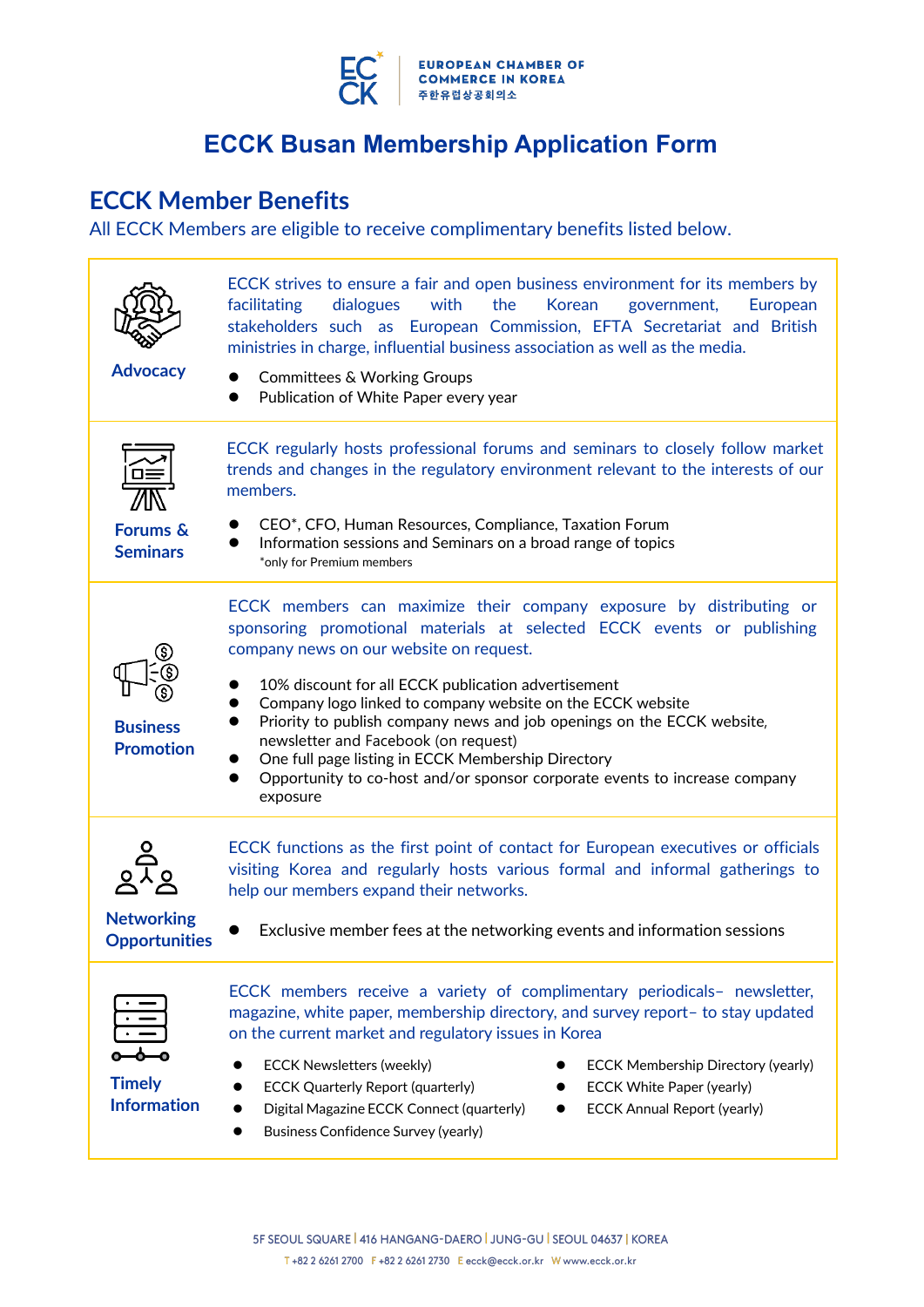

# **General Membership Types & Fee Structure**

Please select your membership type below.

|   | <b>Category</b>                                     | <b>Definition</b>                                                                                                                                                                                                                                                                                                                                                                                                                                                                                                                                                         | Fee (KRW)                                                           |
|---|-----------------------------------------------------|---------------------------------------------------------------------------------------------------------------------------------------------------------------------------------------------------------------------------------------------------------------------------------------------------------------------------------------------------------------------------------------------------------------------------------------------------------------------------------------------------------------------------------------------------------------------------|---------------------------------------------------------------------|
|   | <b>Corporate</b><br><b>Members</b>                  | Companies or legal entities duly registered in                                                                                                                                                                                                                                                                                                                                                                                                                                                                                                                            | Pricing is based on number<br>of people employed locally            |
| П |                                                     | the Republic of Korea.<br>o Corporate Members in good standing<br>(all<br>membership any other relevant dues fully paid)<br>exercise the right to take motions and vote<br>through their duly designated representatives.<br>European Union (EU), European Free Trade<br>$\circ$<br>Association (EFTA), UK nationals representing<br>Corporate Members as well as other nationals<br>representing Corporate Members headquartered<br>in the EU, EFTA or UK may be elected as<br>Committee Chairperson, admitted to ECCK<br>Committees, and elected as members of a Board. | 1 to 25<br>800,000<br>26 to 100<br>1,080,000<br>$101+$<br>1,350,000 |
| □ | <b>Overseas</b><br><b>Members</b>                   | Companies or legal entities not registered in the<br>Republic of Korea.                                                                                                                                                                                                                                                                                                                                                                                                                                                                                                   | 675,000                                                             |
| П | Non-profit<br><b>Organization</b><br><b>Members</b> | A non-profit organization is a group organized for<br>purposes other than generating profit (e.g. local<br>government, school, or hospital)                                                                                                                                                                                                                                                                                                                                                                                                                               | 1,000,000                                                           |
|   | <b>Charity</b><br><b>Members</b>                    | An organization set up to provide help and raise<br>money for those in need.                                                                                                                                                                                                                                                                                                                                                                                                                                                                                              | 800,000                                                             |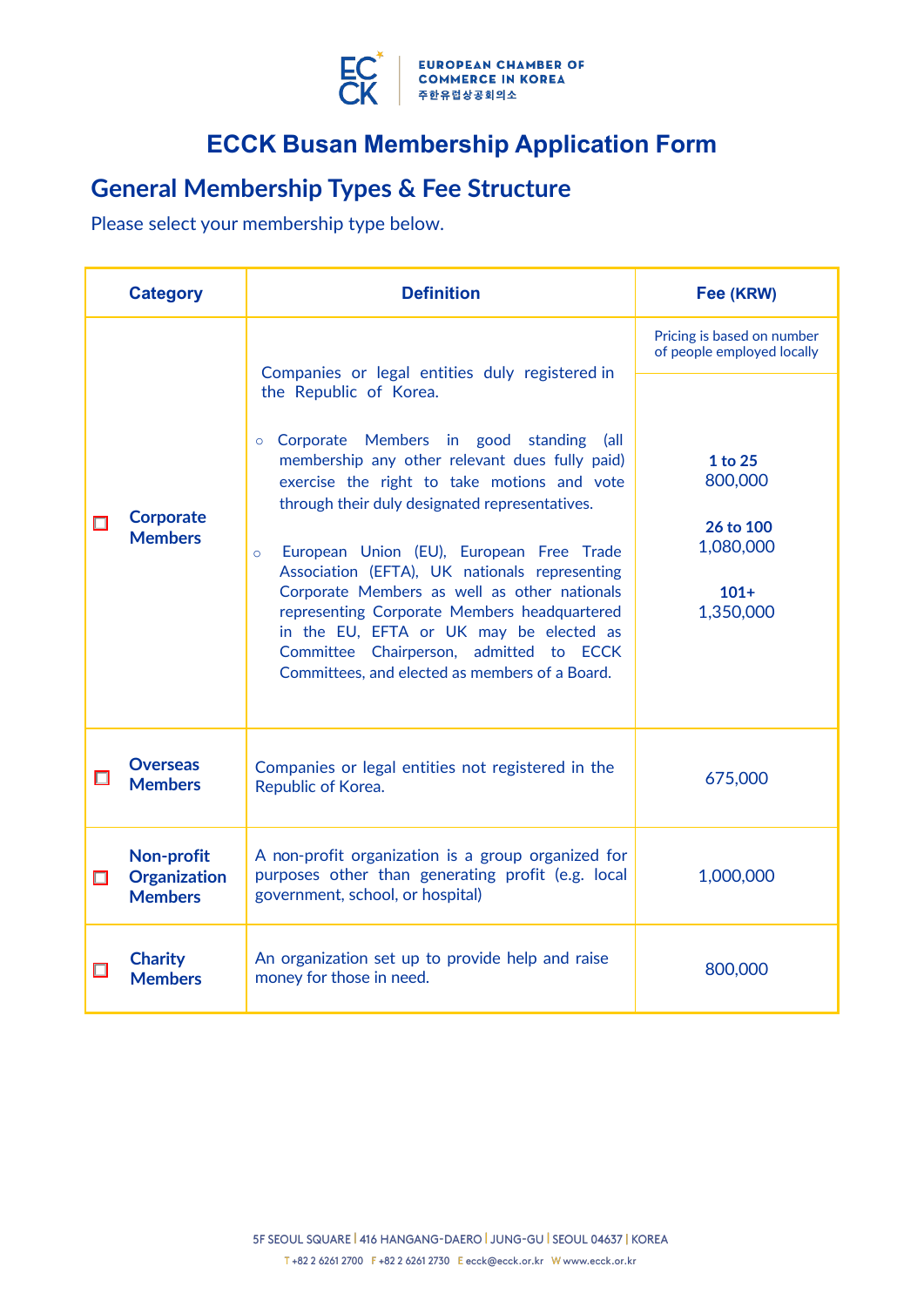

# **Company Information**

| <b>Company Name</b>                   |                                                                                                                                                                                                                                                                                                                                                                                                                             |                                                                                                                                                                                                                                                                                                                                                                                                                                 |
|---------------------------------------|-----------------------------------------------------------------------------------------------------------------------------------------------------------------------------------------------------------------------------------------------------------------------------------------------------------------------------------------------------------------------------------------------------------------------------|---------------------------------------------------------------------------------------------------------------------------------------------------------------------------------------------------------------------------------------------------------------------------------------------------------------------------------------------------------------------------------------------------------------------------------|
| <b>Website</b>                        |                                                                                                                                                                                                                                                                                                                                                                                                                             |                                                                                                                                                                                                                                                                                                                                                                                                                                 |
| <b>No. of Employees</b><br>(in Korea) |                                                                                                                                                                                                                                                                                                                                                                                                                             |                                                                                                                                                                                                                                                                                                                                                                                                                                 |
| <b>Address</b>                        |                                                                                                                                                                                                                                                                                                                                                                                                                             |                                                                                                                                                                                                                                                                                                                                                                                                                                 |
| <b>Business Sector</b>                | $\Box$ Accounting & Auditing<br>$\Box$ Art & Culture<br>$\square$ Automotive<br>$\Box$ Chemical<br>$\Box$ Construction<br>$\Box$ Consulting Services<br>$\Box$ Cosmetics<br>□ Consumer Products<br>$\Box$ Defense<br>$\Box$ Education<br>□ Energy / Environment /<br><b>Renewables</b><br>$\Box$ Engineering & Manufacturing<br>□ Event Organizers<br>□ Fashion & Luxury<br>□ Financial Services<br>$\Box$ Food & Beverages | □ Government / Non-profit /<br><b>Public organizations</b><br>$\Box$ Healthcare<br>$\Box$ HR/Recruitment<br>□ Hotels & Residence<br>$\Box$ Inspection/Testing<br>$\Box$ ICT<br>$\Box$ Legal Services<br>$\Box$ Logistics<br>$\Box$ Marine & Shipbuilding<br>$\Box$ Media / PR / Communications<br>□ Relocation Services<br>$\Box$ Retail & Distribution<br>$\Box$ Transportation Service<br>$\Box$ Real Estate<br>$\Box$ Others |
| <b>Company Nationality</b>            |                                                                                                                                                                                                                                                                                                                                                                                                                             |                                                                                                                                                                                                                                                                                                                                                                                                                                 |
| <b>Company Share</b>                  | European _____% Others _____% (Indicate Country ________________)                                                                                                                                                                                                                                                                                                                                                           |                                                                                                                                                                                                                                                                                                                                                                                                                                 |
| <b>Company Introduction</b>           | Please write in complete sentences. Use bullet points if necessary                                                                                                                                                                                                                                                                                                                                                          |                                                                                                                                                                                                                                                                                                                                                                                                                                 |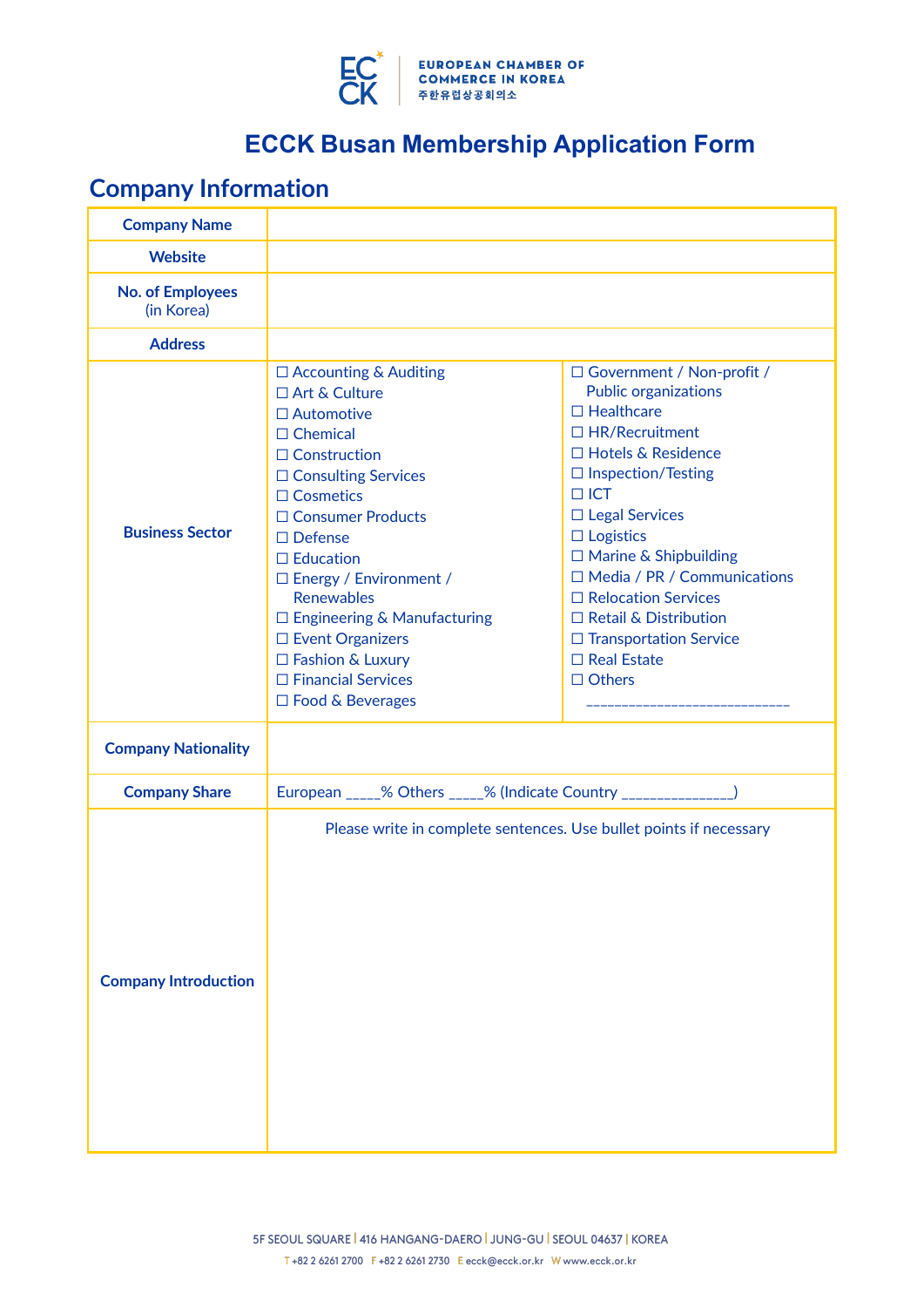

### **Representative Information**

Please provide us with information of your company representative. (e.g., President, CEO, Managing Director, General Manager)

| <b>Name</b>                            | $(\Box Mr. / \Box Ms.)$ |            |  |
|----------------------------------------|-------------------------|------------|--|
| <b>Title</b>                           |                         |            |  |
| Nationality                            |                         |            |  |
| Email                                  |                         | <b>Tel</b> |  |
| <b>Mobile</b>                          |                         | Fax        |  |
| <b>Alternative Contact (Secretary)</b> |                         |            |  |
| <b>Name</b>                            | $(\Box Mr. / \Box Ms.)$ |            |  |
| <b>Title</b>                           |                         |            |  |
| Email                                  |                         | Tel        |  |
| <b>Mobile</b>                          |                         | Fax        |  |

## **Main Contact Information**

Please provide us with information of your company's main point of contact for the ECCK.

| <b>Name</b>                | $(\Box Mr. / \Box Ms.)$   |            |  |
|----------------------------|---------------------------|------------|--|
| <b>Title</b>               |                           |            |  |
| Email                      |                           | Tel        |  |
| Mobile                     |                           | Fax        |  |
| <b>Alternative Contact</b> |                           |            |  |
| <b>Name</b>                | $(\Box$ Mr. / $\Box$ Ms.) |            |  |
| <b>Title</b>               |                           |            |  |
| Email                      |                           | <b>Tel</b> |  |
| <b>Mobile</b>              |                           | Fax        |  |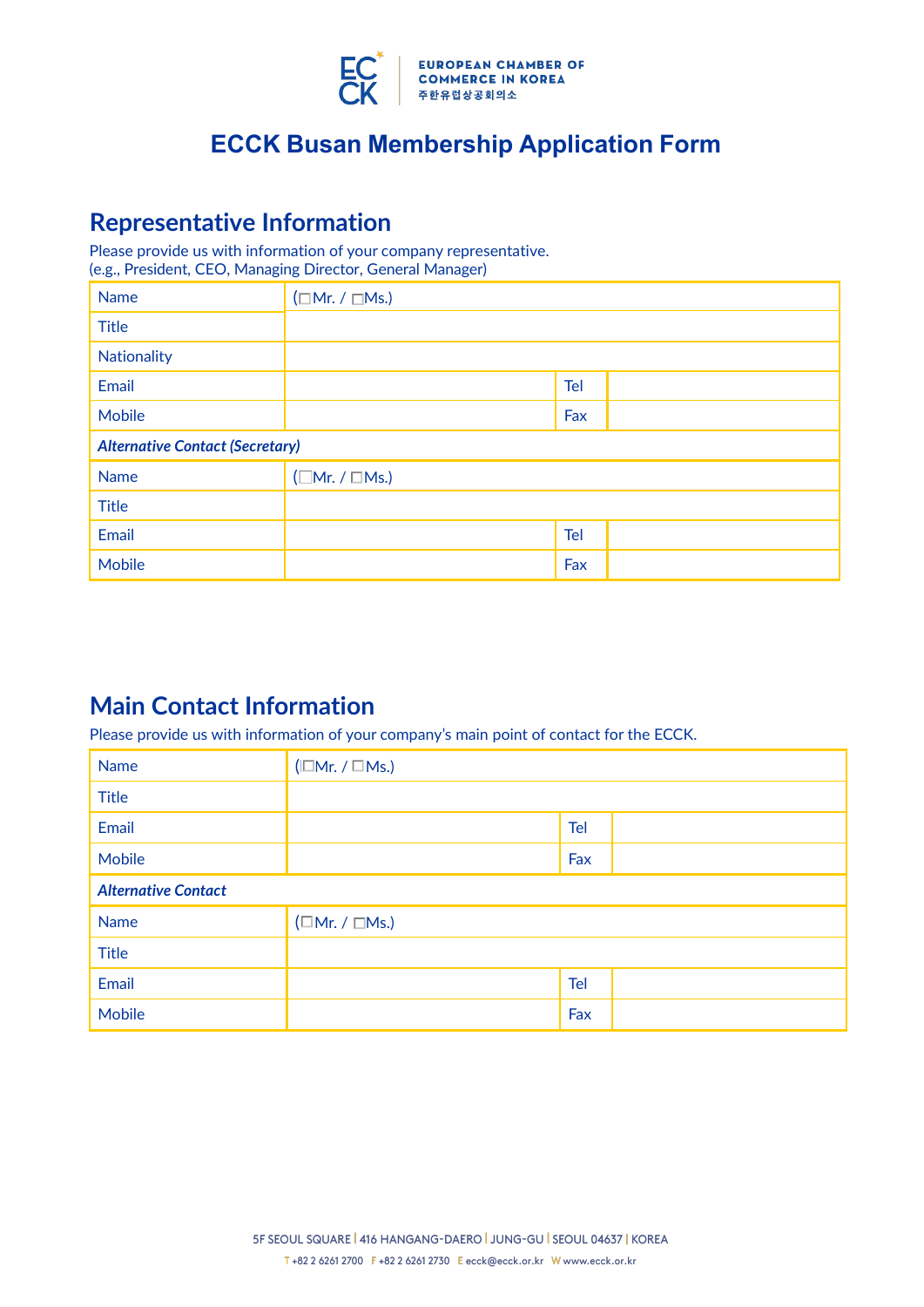

## **Additional Contact Information (Optional)**

Please provide us with additional executives' information of your company such as CFO, HR, PR&COM, Legal, etc. so that they can join the respective Forum; additionally you can provide information on any other alternative contact details of people you would like to be involved in the ECCK.

|                |              | <b>Executive Information</b> |              | <b>Alternative Information</b> |
|----------------|--------------|------------------------------|--------------|--------------------------------|
| $\mathbf{1}$   | <b>Name</b>  |                              | <b>Name</b>  |                                |
|                | <b>Title</b> |                              | <b>Title</b> |                                |
|                | Email        |                              | Email        |                                |
|                | <b>Tel</b>   |                              | Tel          |                                |
|                | <b>Name</b>  |                              | <b>Name</b>  |                                |
| $\overline{2}$ | <b>Title</b> |                              | <b>Title</b> |                                |
|                | Email        |                              | Email        |                                |
|                | Tel          |                              | Tel          |                                |
|                | <b>Name</b>  |                              | <b>Name</b>  |                                |
| 3              | <b>Title</b> |                              | <b>Title</b> |                                |
|                | Email        |                              | Email        |                                |
|                | Tel          |                              | Tel          |                                |
| $\overline{4}$ | <b>Name</b>  |                              | <b>Name</b>  |                                |
|                | <b>Title</b> |                              | <b>Title</b> |                                |
|                | Email        |                              | Email        |                                |
|                | <b>Tel</b>   |                              | Tel          |                                |

### **Point of Contact (Membership Fee Invoice, Directory, Advertisement / PR)**

|             | <b>Membership Fee Invoice</b> | <b>Directory</b> | <b>Advertisement / PR</b> |
|-------------|-------------------------------|------------------|---------------------------|
| <b>Name</b> |                               |                  |                           |
| Email       |                               |                  |                           |
| Tel         |                               |                  |                           |

### **Note**

Please attach a copy of your business registration certificate, company logo, PIPA (Annex) with the application form.

### **Membership Acceptance Confirmation**

If my application is accepted, I agree to be bound to the Articles of Association of the ECCK and its respective guidelines. A membership becomes effective after the approval by the Board of Directors as well as the receipt of full payments due.

**Name of Representative: Date: 2020** 

| <b>Jate:</b> |  |
|--------------|--|
|              |  |